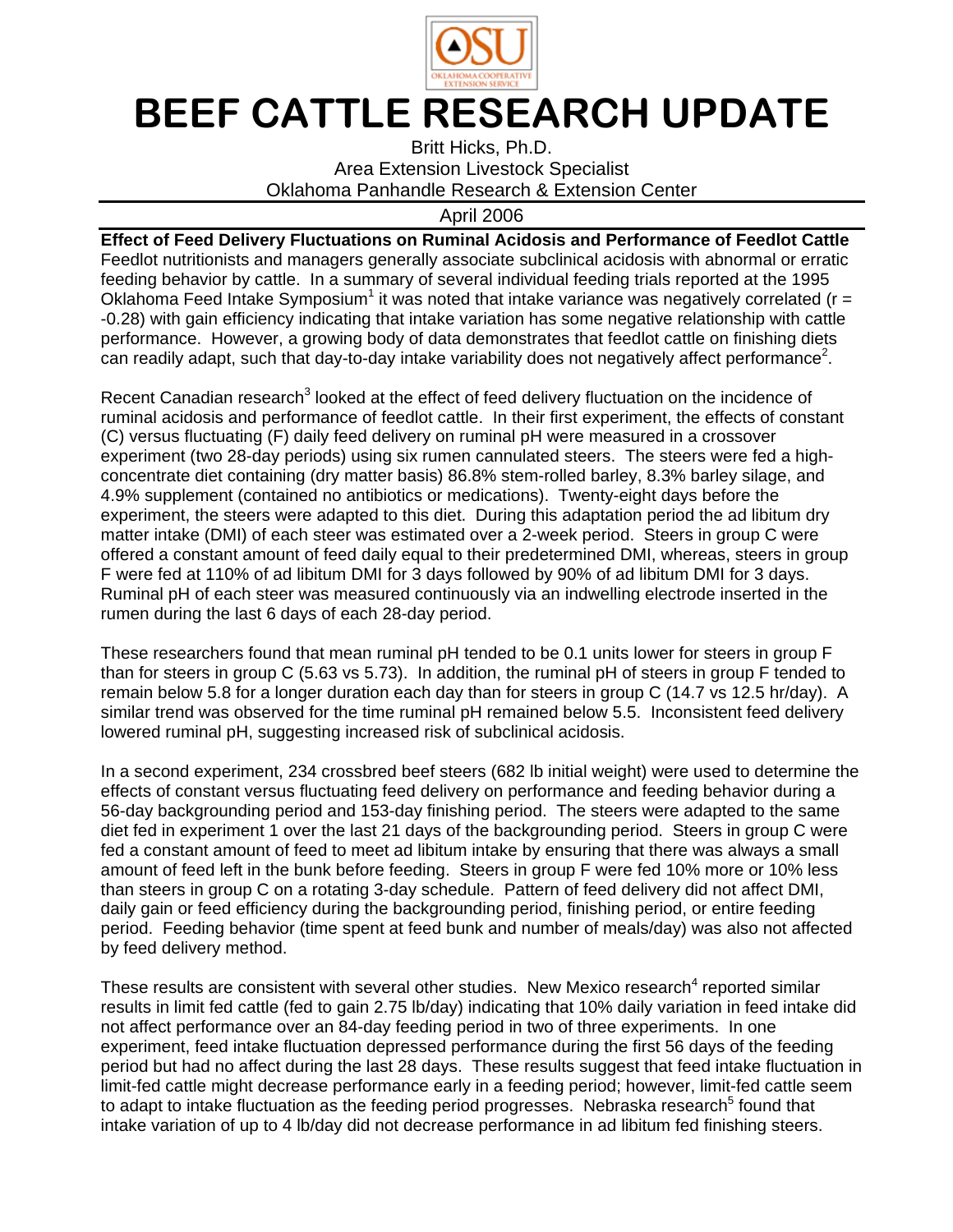These researchers speculated that subjecting steers to alternating days of intake variation allowed the steers to build buffer capacity on the days that reduced feed was offered, so that, upon overconsumption the following day, acidosis was not induced. California research<sup>6</sup> found that limit feeding Holstein steers to gain 2.42 lb/day (799 lb initial weight) over a 138-day feeding trial with or without a 20% daily intake variation did not effect performance. In addition, it was noted that daily feed fluctuation did not adversely affect ruminal and total tract digestion during the late finishing period.

Additional Canadian research<sup>2,7</sup> evaluated the relationship between eating patterns and performance in feedlot cattle by electronically tracking individual visits and feed consumption. Daily variation in intake (defined as difference in total amount of feed consumed between consecutive days) by individual animals was compared among animals grouped according to high, average or low DMI, daily gain, or efficiency. High gain steers had daily variation in intake that was on average 0.79 lb higher and consumed 4.62 lb more feed than did low gain steers. The more efficient steers had higher daily variation in intake (0.84 lb), and lower intake (2.42 lb) than steers with low efficiency. These researchers concluded that the best-performing (gain and efficiency) cattle have the most variable feeding patterns which is contrary to industry perception.

## **Rapid vs. Gradual Adaptation to Finishing Diets**

Adaptation of feedlot cattle from high-roughage to high-concentrate diets causes marked changes in the ruminal environment and time is needed to establish a stable microbial population. An abrupt change from a high-roughage to a high-concentrate diet can result in acute or subclinical acidosis. Decreased intake and performance are generally though to be associated with subclinical acidosis. To minimize problems with acidosis, feedlot cattle are traditionally started on a higher roughage diet and then gradually switched to a high-concentrate diet by feeding a series of diets containing sequentially increasing amounts of grain over a period of 3 to 4 weeks. Recent Canadian research<sup>8</sup> tried to determine whether gradual adaptation to a high-concentrate diet modulates ruminal pH, feed intake, and ruminal fermentation patterns to a greater extent than rapid adaptation to a highconcentrate feedlot diet.

In this research, crossbred heifers were transitioned from a 40 to 90% concentrate diet (dry matter basis) either by rapid adaptation (65% concentrate diet fed for three days) or by gradual adaptation (five intermediate diets fed for 3 days each). Feed intake and ruminal pH (by indwelling ruminal electrodes) were monitored over a 20 day period. In this study, few ruminal pH measurements were affected by rapid versus gradual adaptation to a high-concentrate diet, but the variance of most pH values (daily mean, minimum and maximum pH, areas under the curve and daily durations) were far greater for rapidly adapted than gradually adapted heifers. This greater variance suggests a greater risk of subclinical acidosis. It was noted that even gradual adaptation did not completely eliminate the occurrence of acidosis. Rather, the incidence and severity of individual cases of acidosis are likely decreased by a gradual adaptation program. Their data also showed that considerable variation exists in the ability of individual animals to cope with grain challenge.

## **Implications of this Research**

In summary, research suggests that increased day-to-day fluctuations in feed intake increases the risk of subclinical acidosis based on pH measurements. However, this greater risk of acidosis has not translated to impaired feedlot performance. There is some indication that intake variation by cattle in a limit feeding system might increase the incidence of acidosis early during the feeding period. It appears that most feedlot cattle on finishing diets can readily adapt to dietary changes and fluctuating intakes; however, cattle may be less able to adapt to changes during adaptation to the final diet.

A look at recently collected actual feedlot data does indeed suggest that fluctuations in daily intake have a limited impact on feedlot performance. Closeout records and daily feed delivery records (dry matter basis) from 536 pens of 650 to 750 lb beef steers fed during 2001 thru 2005 at Hitch Feeders